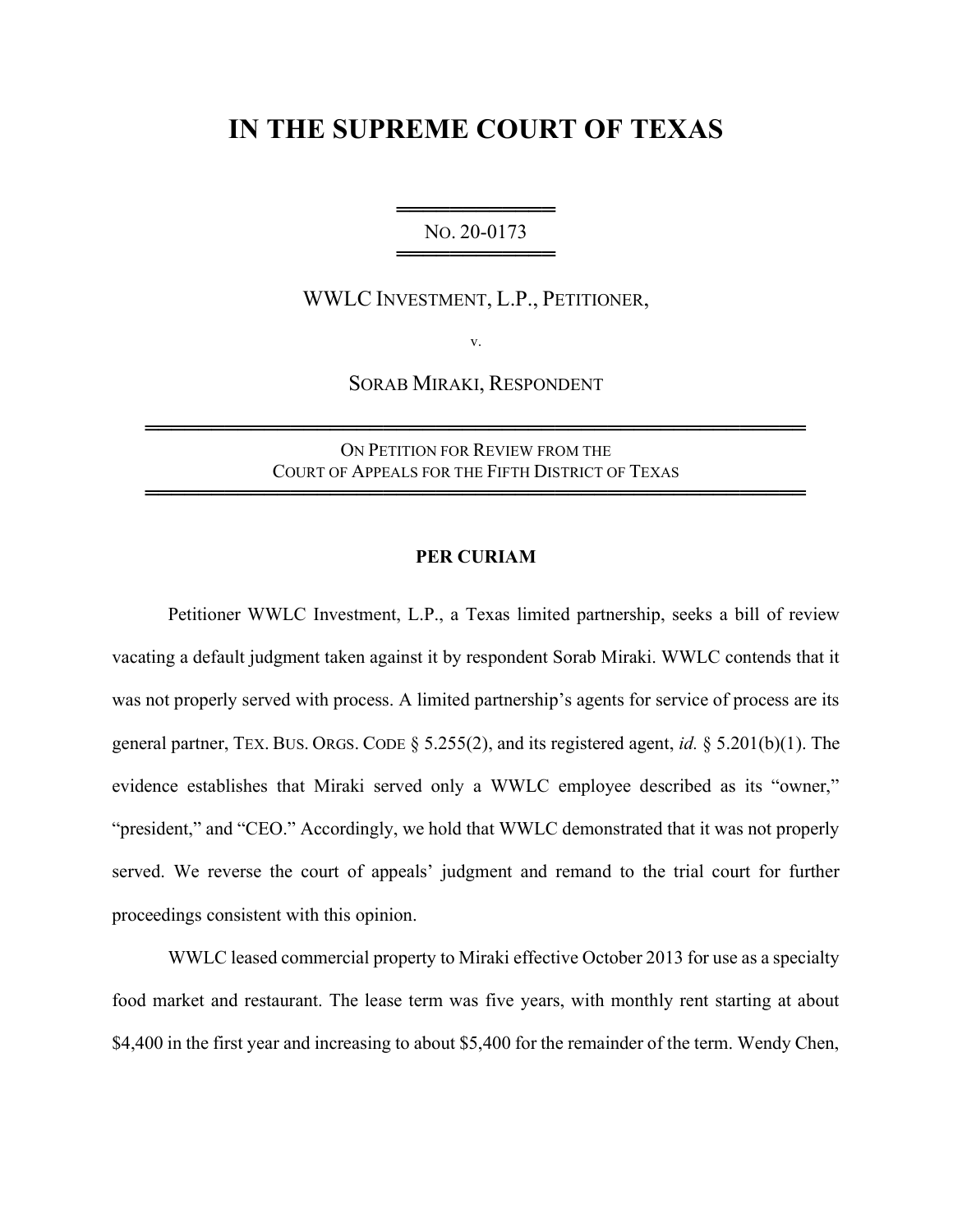then WWLC's owner and president and later its CEO, executed the lease for WWLC. Two years into the lease, Miraki stopped paying rent, complaining that WWLC had not made promised repairs. WWLC had Miraki evicted, and he sued WWLC in November 2015 for breach of lease, fraud, and violations of the Texas Deceptive Trade Practices Act, TEX. BUS. & COM. CODE ch. 17.

 Miraki's process server tried five times over the course of about a week in January 2016 to personally serve Chen at a house that she owned, but the attempted service was unsuccessful. Miraki then obtained an order for substituted service under Rule 106 of the Texas Rules of Civil Procedure<sup>1</sup> by attaching a copy of the petition and citation to the front door of Chen's house. Miraki accomplished that substituted service on April 6. When WWLC did not answer, Miraki took a default judgment against it in November 2016 for \$382,543.26 in actual damages, \$738,771.60 in punitive damages, and \$30,000 in attorney fees.

 Miraki made no attempt to serve WWLC through its registered agent, HPZ International, Inc. WWLC identified HPZ International, Inc. as its registered agent in name-change and assumedname documents filed with the Secretary of State in 2011. By those filings, WLC Investment, L.P., changed its name to WWLC, and WWLC adopted WLC Investment, L.P. as an assumed name. The Business Organizations Code required both documents to be filed by WWLC's general partner, TEX. BUS. ORGS. CODE § 153.051(3), and both were filed by HPZ. Chen signed on HPZ's behalf as a person "authorized" to do so. The record does not reflect what Chen's position was at HPZ. As it happened, HPZ forfeited its charter on January 29, 2016.

On June 1, 2017, a month after it first learned of the judgment from receipt of a demand

<sup>&</sup>lt;sup>1</sup> We amended Rule 106 effective December 31, 2020 to provide for substitute service of citation by social media. Order Amending Texas Rules of Civil Procedure 106 and 108a, Misc. Docket No. 20-9103 (Tex. Aug. 21, 2020), https://www.txcourts.gov/media/1449613/209103.pdf.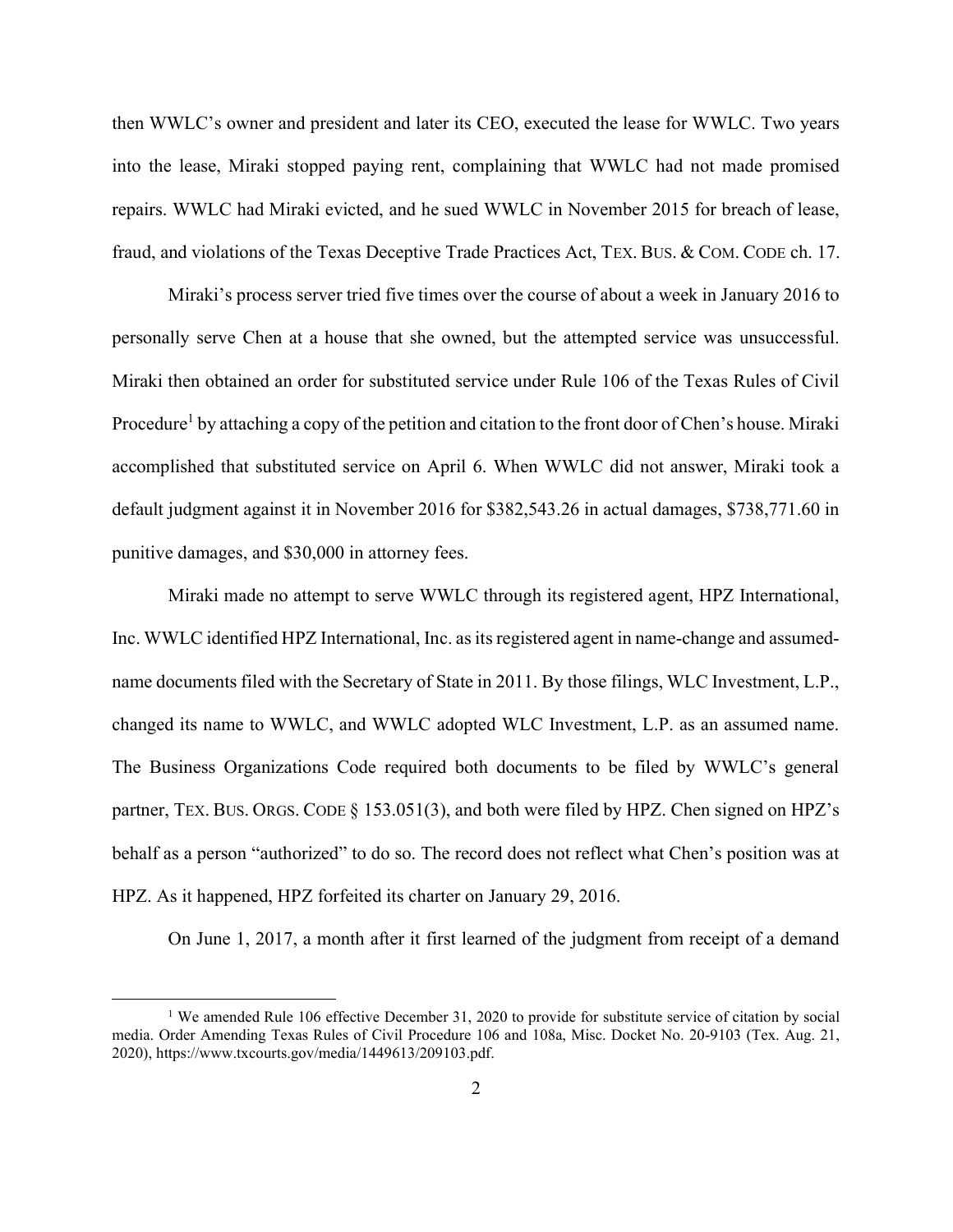for payment from the constable, WWLC sued to enjoin Miraki from executing on the formerly leased property and for a bill of review. The trial court heard both two weeks later and denied all relief. Though the court did not make findings of fact, it stated at the hearing on WWLC's motion for new trial that Chen had to be its general partner because "she was the only person" involved in WWLC. The court of appeals affirmed. \_\_\_ S.W.3d \_\_\_ (Tex. App.—Dallas 2018). Noting that HPZ's charter had been forfeited while Miraki was trying to serve Chen and that Chen was WWLC's president and owner, the court concluded that the trial court did not abuse its discretion in finding that service on WWLC was not defective. Id. at ...

 "A bill of review is an equitable proceeding brought by a party seeking to set aside a prior judgment that is no longer subject to challenge by a motion for new trial or appeal. Bill of review plaintiffs must ordinarily plead and prove (1) a meritorious defense to the underlying cause of action, (2) which the plaintiffs were prevented from making by the fraud, accident or wrongful act of the opposing party or official mistake, (3) unmixed with any fault or negligence on their own part." Caldwell v. Barnes, 154 S.W.3d 93, 96 (Tex. 2004) (per curiam) (citations omitted). But plaintiffs alleging that they were not properly served are excused from proving the first two elements. They need only prove the third, *id.* at 96–97, which "[p]roof of non-service . . . will conclusively establish," *id.* at 97.

 "For well over a century, this court has required that strict compliance with the rules for service of citation affirmatively appear on the record in order for a default judgment to withstand direct attack. There are no presumptions in favor of valid issuance, service, and return of citation in the face of a [direct] attack on a default judgment." Primate Constr., Inc. v. Silver, 884 S.W.2d 151, 152 (Tex. 1994) (per curiam) (citations omitted). A bill of review is a direct attack on a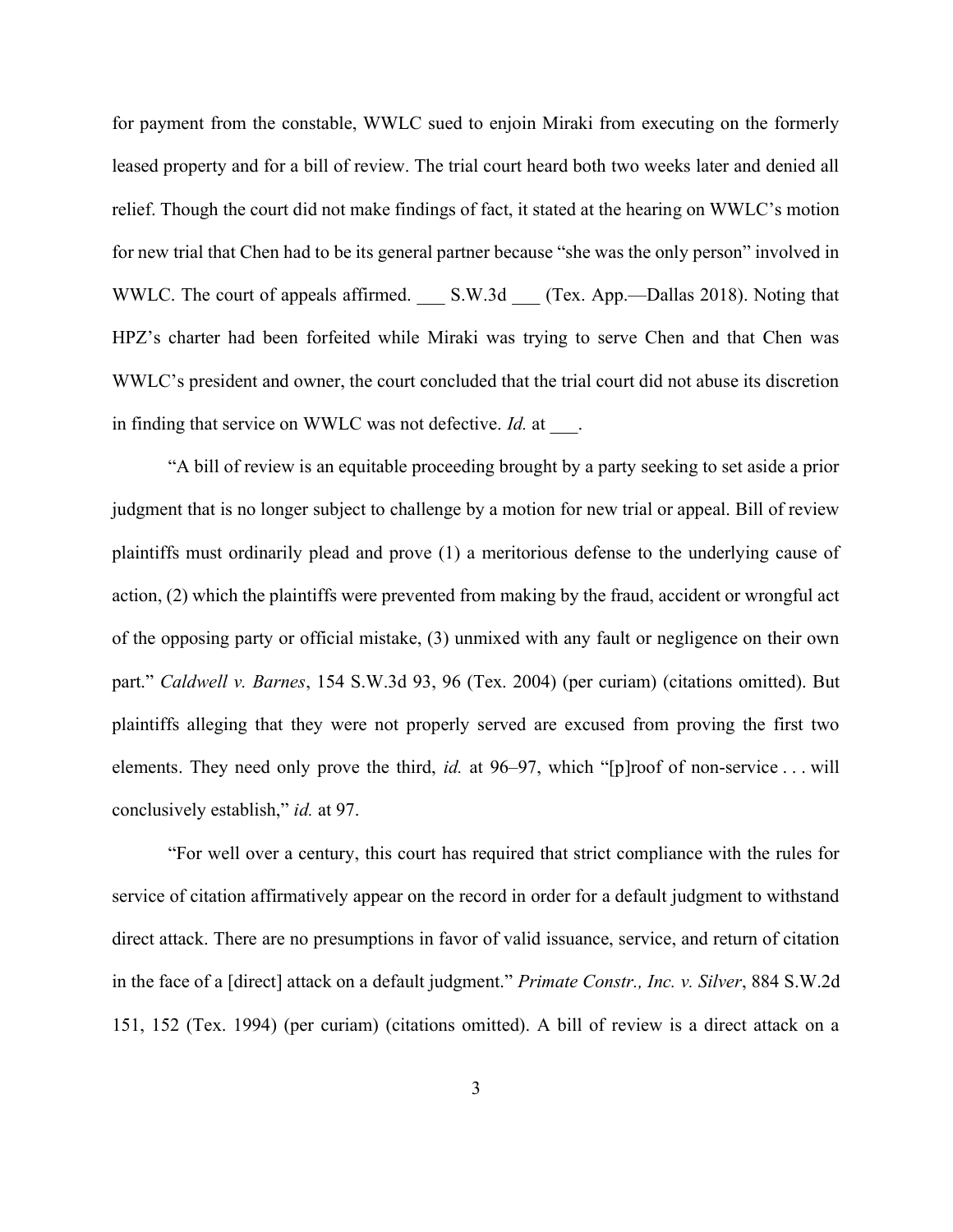judgment. PNS Stores, Inc. v. Rivera, 379 S.W.3d 267, 271 (Tex. 2012) ("A direct attack—such as an appeal, a motion for new trial, or a bill of review—attempts to correct, amend, modify or vacate a judgment . . . .").

 As noted at the outset, service on a limited partnership may be made on its general partner or registered agent. TEX. BUS. ORGS. CODE  $\S$ § 5.201(b)(1), 5.255(2). The evidence establishes that Chen was neither and that HPZ was both. Chen testified that she was WWLC's president, the title she used in executing the lease to Miraki, and later its CEO. The "president" of a limited partnership is defined by statute as the individual "designated" to hold that title under the "entity's governing documents" or the "officer . . . authorized to perform the functions of the principal executive officer." Id. § 1.002(70). An "officer," like a CEO, "means an individual elected, appointed, or designated as an officer of an entity by the entity's governing authority or under the entity's governing documents."  $Id. \S$  1.002(61). An officer need not be a general partner and is not one by virtue of holding the office. Service on a limited partnership, unlike a corporation, is not authorized to be made through an officer. See id.  $§ 5.255(1)–(2)$  (authorizing service on a "corporation['s]" president but omitting a similar authorization for limited partnerships). Chen referred to herself as WWLC's "owner." An "owner" of a partnership is statutorily defined as "a partner." Id. § 1.002(63)(B). "'Partner' means a limited partner or general partner." Id. § 1.002(66). One could not infer from the fact that Chen was WWLC's owner whether she was a limited partner, not authorized by statute to accept service on the partnership, or a general partner.

 While the trial court found that Chen's testimony established that she was the sole person involved with WWLC, that finding, standing alone, does not qualify her as WWLC's general partner. A limited partnership's general partner is "a person who is admitted to a limited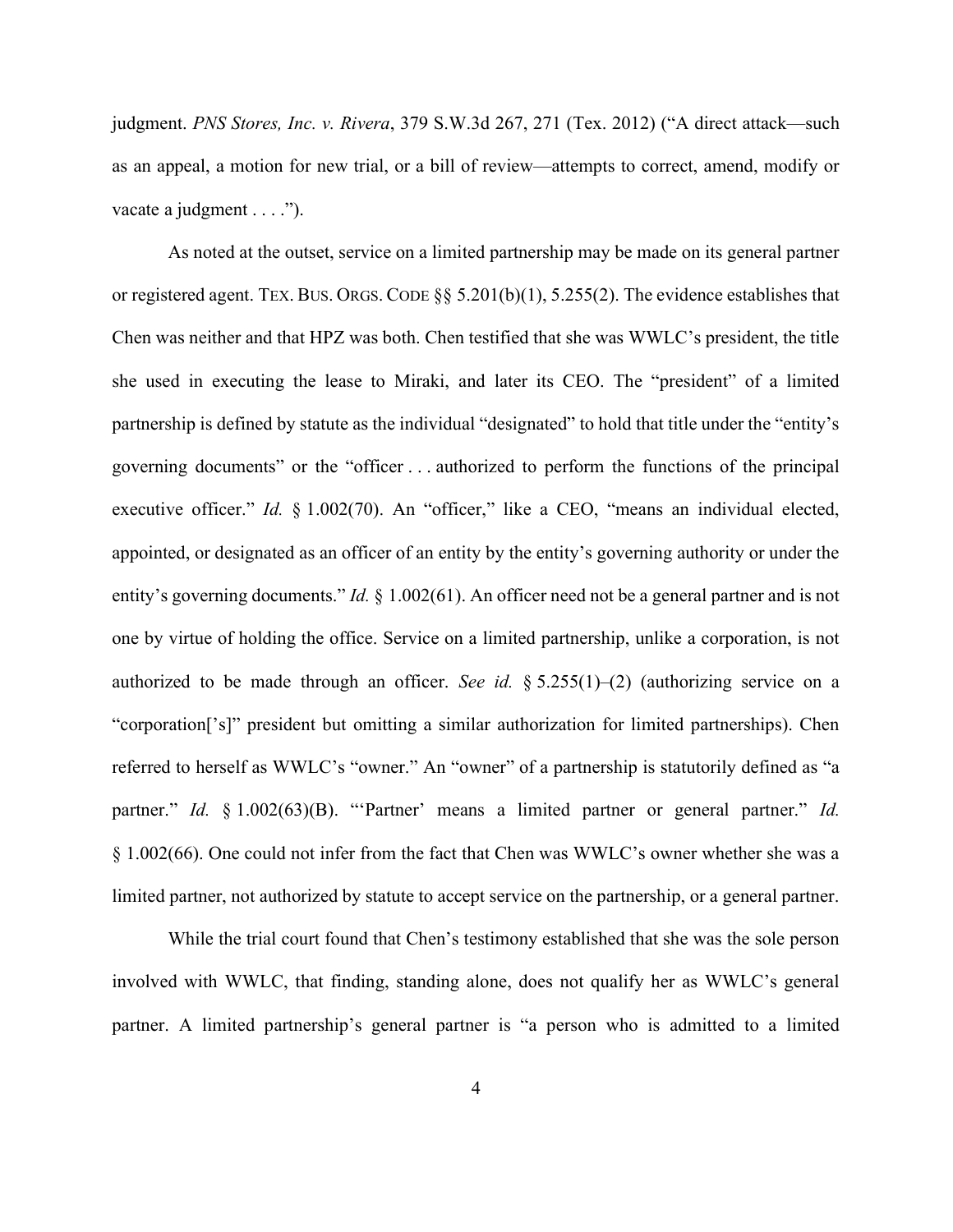partnership as a general partner in accordance with the governing documents of the limited partnership." *Id.* § 1.002(33). The record does not include WWLC's governing documents. Moreover, Chen testified that she was not WWLC's general partner and that HPZ was. A corporation, like HPZ, may serve as a limited partnership's general partner. Id. § 1.002(69-b) (defining a "[p]erson" as including "a corporation"). The evidence further shows that HPZ acted as WWLC's general partner. HPZ filed a certificate-of-formation amendment and an assumedname certificate with the Secretary of State to complete a name change for WWLC. In executing both documents, Chen expressly invoked HPZ's authority to file documents on WWLC's behalf. By statute, only a limited partnership's general partner is authorized to make those changes. Id. § 153.051(3) (requiring "[a] general partner" to "file a certificate of amendment" with the Secretary for any "change in the name of the limited partnership").

 Miraki additionally argues that service on Chen was proper because she served as president and registered agent of both HPZ and WWLC. But there is no evidence that Chen was HPZ's president, only that she was its "authorized person" to sign the documents filed for WWLC. And there is no evidence that Chen served as either HPZ's or WWLC's registered agent. Instead, the evidence shows that only HPZ, not Chen, was WWLC's registered agent.

 Finally, Miraki argues, and the court of appeals reasoned, that service through Chen was proper because HPZ forfeited its corporate charter on January 29, 2016. S.W.3d at . But all five of Miraki's process server's attempts to serve Chen occurred on or before January 29, when he could have served HPZ. Moreover, a corporate general partner that loses its certificate of formation remains a limited partnership's general partner for at least 90 days unless the partnership agreement or the partners by written consent provide otherwise. TEX. BUS. ORGS. CODE